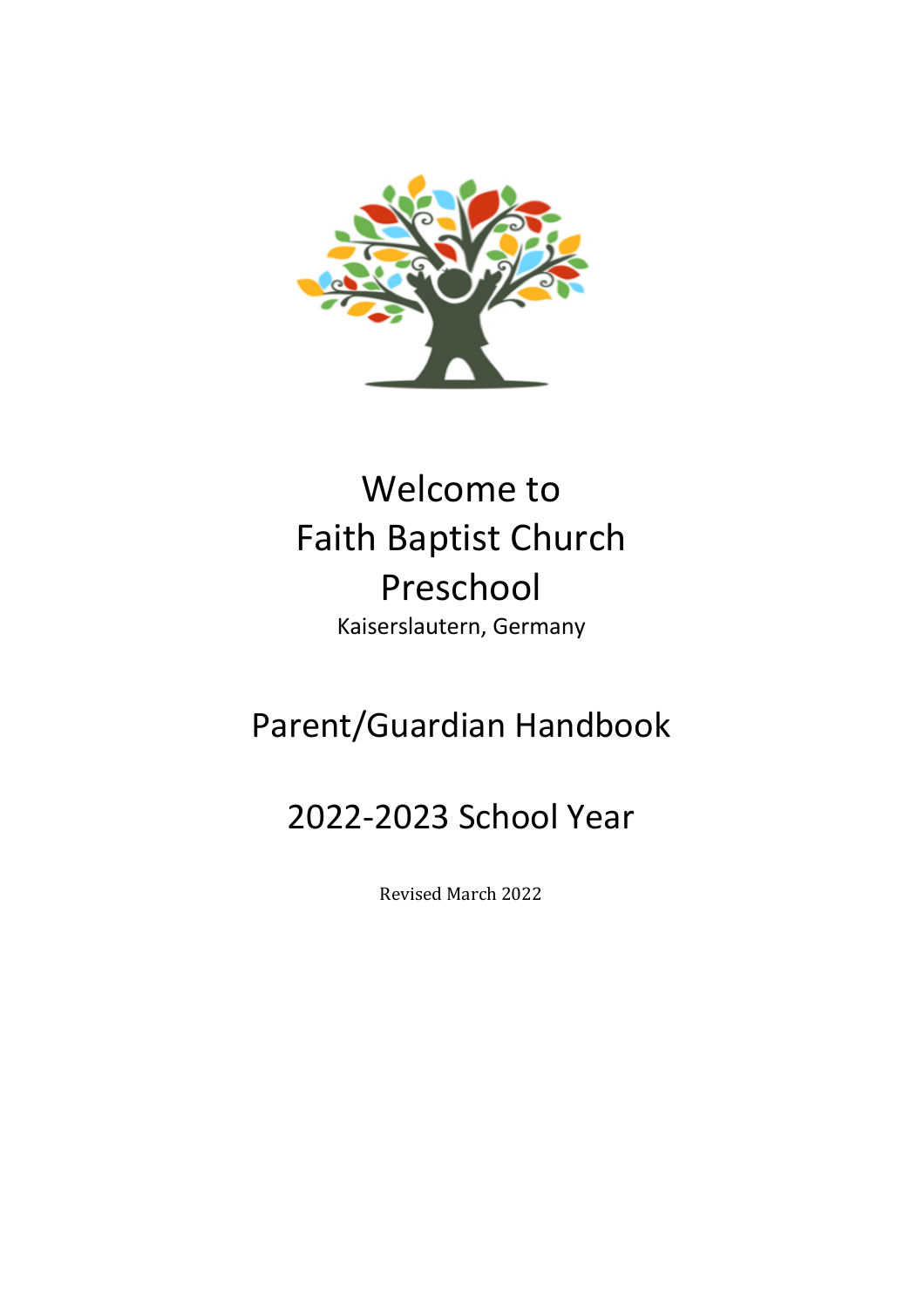#### **Table of Contents**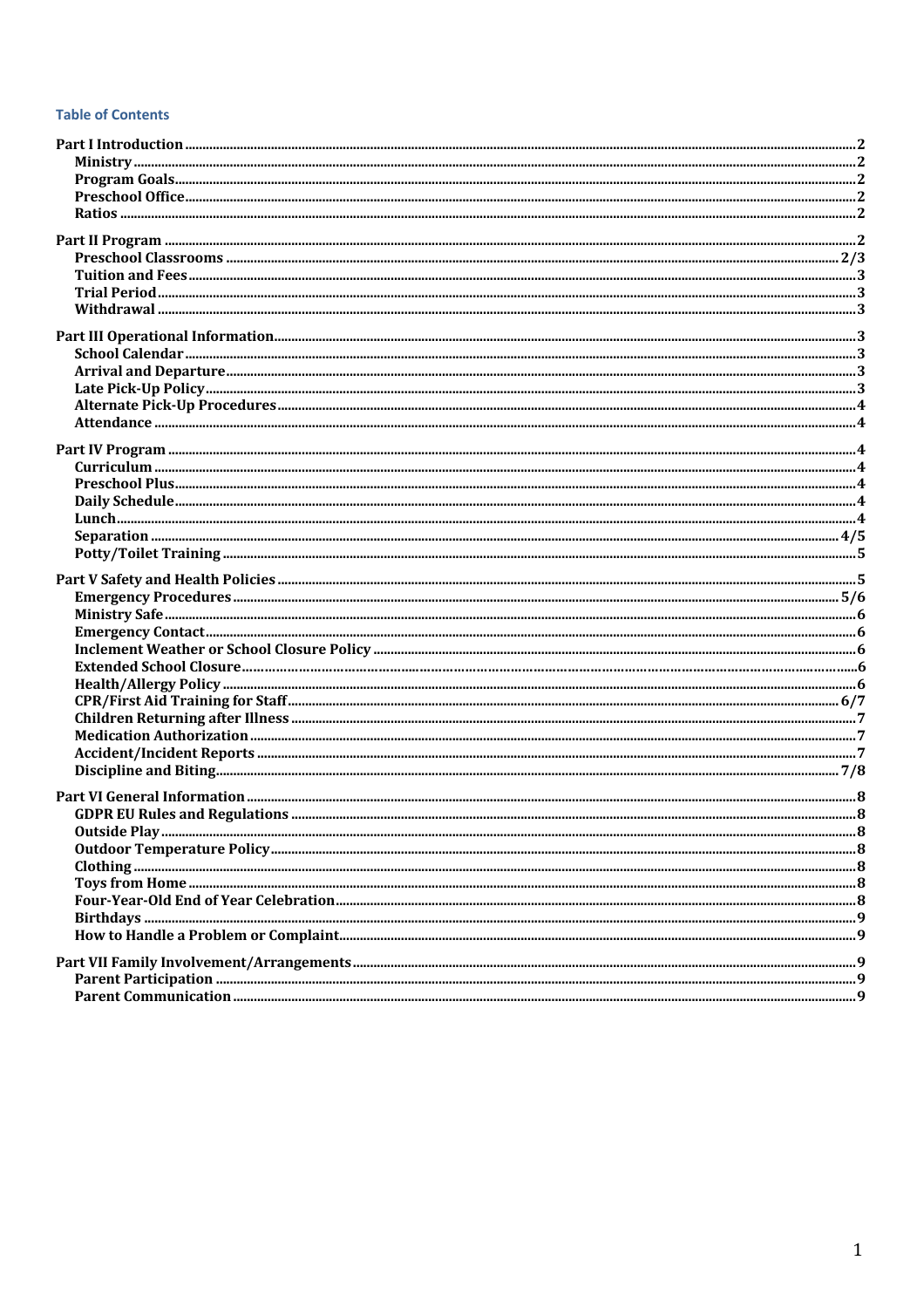# **Part I Introduction**

### Ministry

The FBC Preschool ministry was founded to not only teach the children from an educational standpoint but more importantly to show them firsthand God's love in a structured classroom atmosphere. It is important for us to provide a Christian environment in which the children can be loved, cared for, and taught.

# *"Train up a child in the way he should go and when he is old, he will not depart from it." Proverbs 22:6*

# Program Goals

We at FBC Preschool aspire to meet the needs of all children and their families. We provide a safe classroom environment as well as developmentally appropriate activities to engage the children socially, emotionally, physically, and spiritually. This is accomplished through a hands-on/play-based curriculum. The teacher encourages the children's learning and inquiry through ways that aim to stretch their thinking to higher levels. We believe that children learn best through firsthand experiences and play which motivates, stimulates, and supports children in their development of skills, concepts, language acquisition, communication skills, and concentration. Through play, children can discover their own interests, abilities, and limitations; they imagine, investigate, and explore. They develop memory skills, build vocabulary, learn new skills and knowledge, and learn how to get on with adults and other children.

The objective of our teachers is to show the children how God loves us, forgives us, and to teach others about Him. It is our goal to work with each family to create the best environment possible for their child while in school. Our approach is to help the whole child develop, which will allow them to be successful. To support this goal, we provide opportunities for students to build on these characteristics.

#### Preschool Office

The Preschool Office is the first door on the left when entering the hallway. The office hours are Tuesday, Wednesday, and Thursday from 0800-1400.

#### Ratios

Two-Year-Old Class-2 classrooms, each 12 students/3 teachers Preschool Three-Year-Old Class- 3 classrooms, each 8-students/1 teacher Preschool Four-Year-Old Class- 1 classroom with 8-students/1 teacher Preschool Plus Four-Year-Old Class-2 classrooms; 8-students/1 teacher & 10-students/1 teacher 1 Director's Aide 1 Director

At times there are parents or additional volunteers throughout the school year.

# **Part II Program**

#### Preschool Classrooms

We have a total of 8 Preschool classrooms with a total enrollment of 70-75 students. The children are assigned to classes depending on their age as of September 1 of the current school year.

#### Tuition and Fees

All registrations require a one-time nonrefundable registration fee of  $\in 75$ .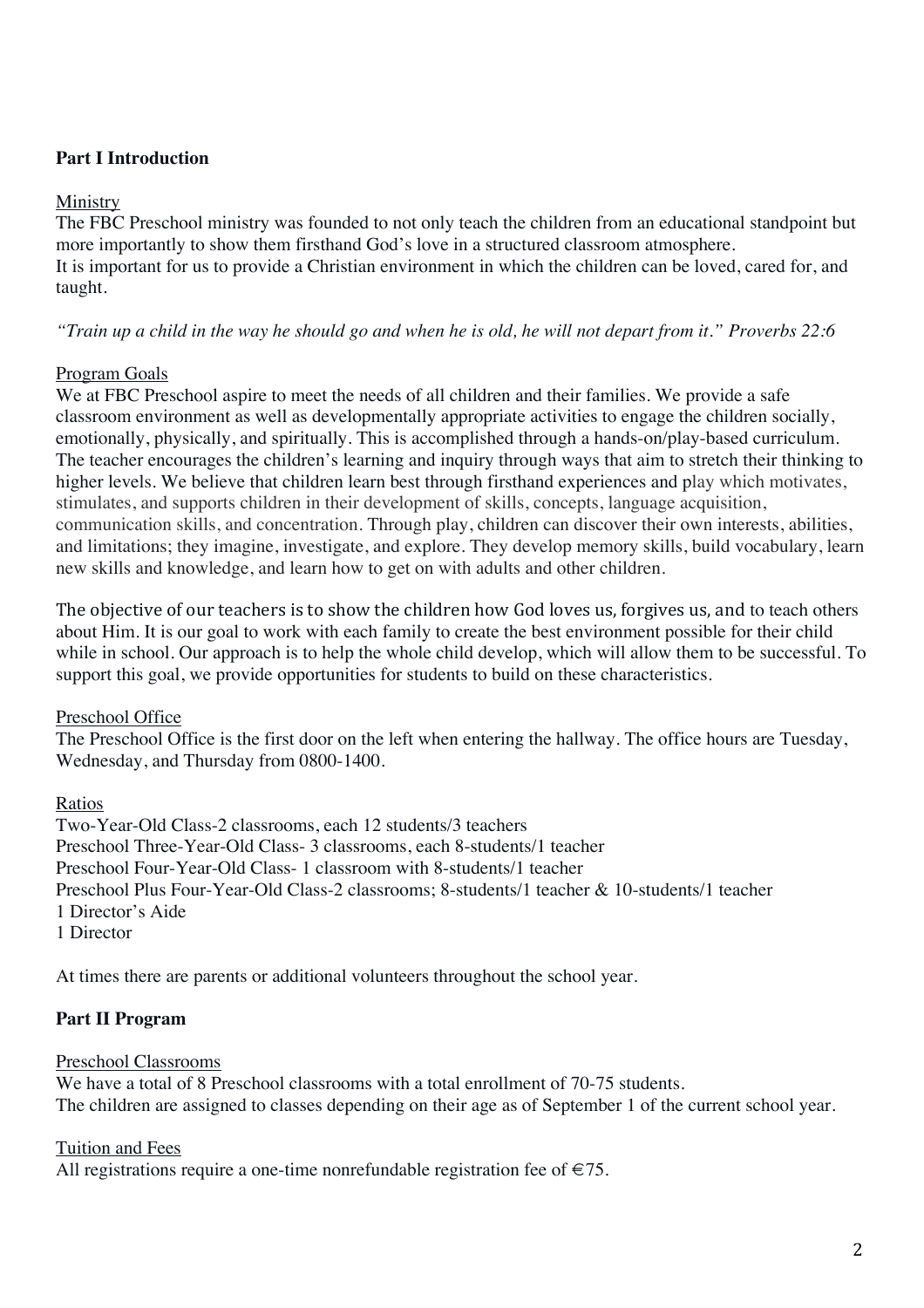Tuition is on a yearly basis and your contract is binding for the entire school year. Tuition rates and fees and payment information can be found on our website under the heading **Tuition Rate and Fees**.

# Trial Period

There is a fully refundable 2-week trial period beginning on the first day of your child's attendance. Please let us know NLT the final day of the trial period if you would like to dis-enroll your child. Note: The registration fee of  $\in 75$  is non-refundable.

# Withdrawal

It is important that you provide documentation explaining why you are withdrawing your child. Please let us know by email if you would like to withdraw your child from our program at least 2 weeks in advance. You will be charged a **one-month tuition rate** withdrawal fee (PCS orders included) if your child's spot cannot be filled before his/her last day. If the spot is filled, the fee is waived. Note: The registration fee of  $\epsilon$ 75 is non-refundable.

# **Part III Operational Information**

# School Calendar

Our school year begins the first week following Labor Day and ends the week before Memorial Day. We strive to coordinate our days off with the DoDEA schools to meet the needs of our staff and parents of students who have children enrolled in DoDEA schools.

The only exceptions are the week of Thanksgiving for a church wide cleaning and if the church has an event where the preschool classrooms and/or areas normally used by the preschool are being used, then we will not have school.

Every three months schoolteachers have a workday for cleaning and lesson planning with fellow teachers. The school calendar is posted on our website once it is set, sometime before the beginning of the school year.

# Arrival and Departure

# *Arrival*

Drop-Off Time starts at 0920 and ends at 0930. Please arrive on the parking lot side (not playground) of the church. The outside doors will be locked at 0930 and can only be entered by ringing the "Preschool" doorbell.

We ask that your child use the restroom as close to drop-off time as possible to limit the number of children going at one time. All hands will be sanitized upon arrival.

# *Departure*

At 1230 (or 1400 for Preschool Plus), the doors will open, and dismissal will start. Please have your color/number card visible for a staff member to see. Once eye contact is made, your child will be handed to you. If you arrive after 1240 or 1410, there will be a late fee charged.

*Children will only be released to a parent or person designated by the parent on the registration form or alternate pick-up form, and they must show a picture I.D. There are no exceptions to this rule. Your child's safety is our main concern.*

*Late Pick-Up Policy*: 1st time =  $\in$  10,00; 2nd time =  $\in$  20,00; 3rd time =  $\in$  5.00 per minute after the 10minute grace period. If for some reason you are late, need to pick-up early, or are helping in the classroom, we ask that you ring the doorbell, and we will be happy to let you in. Your child's safety is of the utmost importance to us!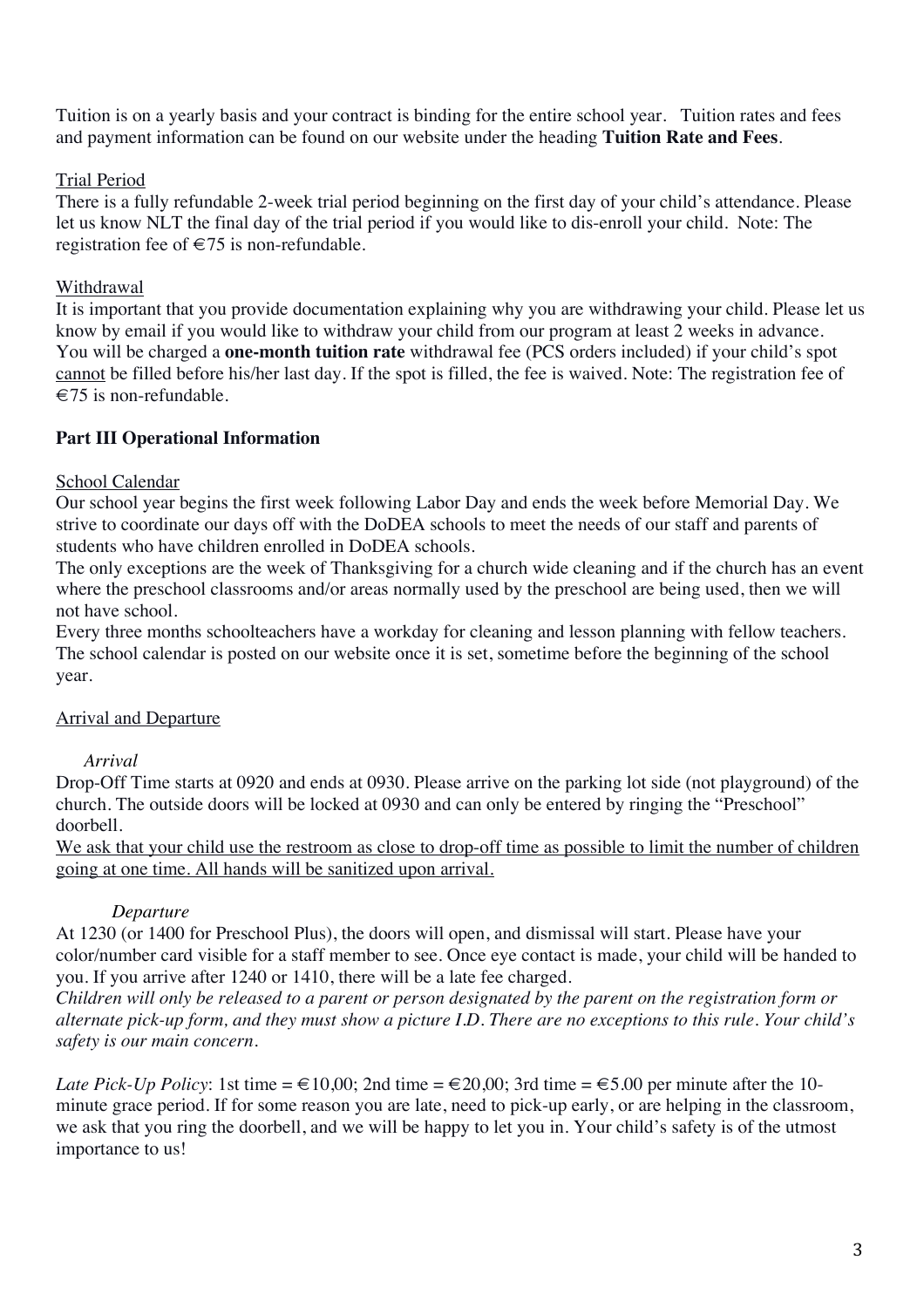# Alternate Pick-Up

If a parent or guardian listed on the registration form is not picking up your child after school, you are required to fill out an "Alternate Pick-Up" form in advance *and* notify the preschool office or teacher. This form can be found and submitted on our website. The photo ID of the person listed on the form will be required at the time of pick-up.

#### Attendance

In order for your child to build a routine and to create a positive learning environment for all of the children, it is pertinent that your child attends on a regular basis. Even so, we understand that there will be times when you travel, family visits, your child is sick, or needs extra rest time. In these situations, please let us know if your child will be absent by email or phone.

# **Part IV Program**

#### Curriculum

Our Curriculum for each class is explained on our website under the heading **Class Descriptions.**

#### Preschool Plus

Preschool Plus classes consist of two four-five-year-old classrooms with a total of 18 students. The classes take place on Tuesday, Wednesday, and Thursday from 0930-1400. The cost per month is  $\in 360,00$ , with a  $\epsilon$  175,00 book and supply fee. These fees include supplies needed for the year.

The Preschool Plus program will provide an extension of basic classroom learning through music, art, movement, science, and math while incorporating and focusing on STEM, STEAM, and/or STREAM lessons.

#### Daily Schedule

A sample daily schedule for each class can be found on our website under the heading **Class Descriptions.**

#### Nutritious Lunch

In order to teach the students how to be better stewards of the world God gave us, we are having a "Wastefree Lunch" policy. All lunches must be brought in a reusable container.

Please refer to the list below about the lunch rules:

-No plastic sandwich bags or wrappers

-No dessert (cookies, sweets, or high sugar content food products)

-No juice, sports drinks or milk (we will be using the student's water bottle)

-No yogurt cups or fruit cups

#### Separation

Separation anxiety is normal for children at young ages. This anxiety will decrease over time as they start to feel secure in their new environment. Here are a few suggestions:

-Allow time in the morning for arrival adjustment (do not arrive late and rushed)

- -Help prepare your child for school by discussing what a typical day will be like and by having them attend an orientation to become familiar with the room and teacher.
- -Be sure to make the goodbye a loving and quick one. Saying goodbye before you leave supports the trust they have in you and helps them to know you will return at the end of the school day. Give hugs and kisses too! The teachers are there to aid your child's transition to comfort them and introduce them to the classroom activities.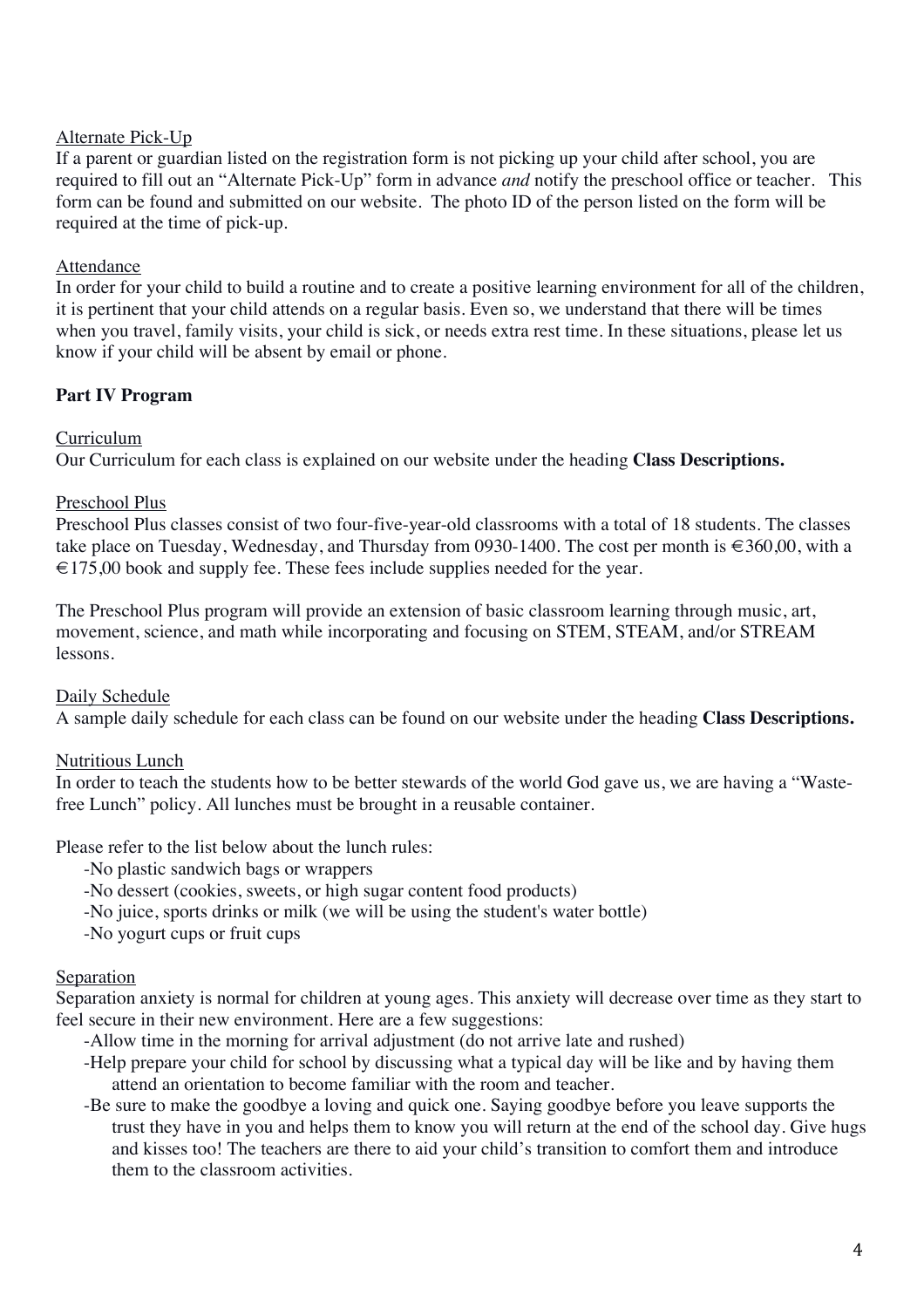- -There is a magic 2-week turning point for children who have an especially hard time. With a consistent routine and drop-off, they will start to adjust around the 2-3 week mark.
- -If there is still difficulty or a protest after that time and you feel we are not a good fit for your child, you can withdraw your child with a refund. After 2 weeks, the monthly tuition fee is charged.

# Potty/Toilet Training

*A child who is considered potty trained can do the following*:

- 1. Be able to tell the adult that they have to go potty BEFORE they have to go. They must be able to say the words, "I have to go potty".
- 2. Be able to pull down their underwear and pants and get them back up without assistance, (This does not include buttoning or buckles.)
- 3. Be able to wipe after using the toilet.
- 4. Be able to get off the potty independently.
- 5. Be able to wash and dry hands.
- 6. Be able to postpone going if they must wait for someone who is in the bathroom or if we are in transition time.

The children enrolled in the TWO's class will be in the process of learning how to potty train. Let the teachers know if you are in that process.

All students **must** be potty-trained to be enrolled in the THREE's and FOUR's classes.

The child in the THREE's & FOUR's class should be in cloth underwear, not in pull-ups or training pants. Children are expected to use the toilet, redress themselves, and wash hands properly. Teachers are available to remind students to wash hands and aid in fastening clothes if necessary.

#### Potty Accidents

In the event your child is not fully potty trained, does not reach the toilet on time when he/she asks to go, unable to hold it until it is their turn during scheduled breaks, has three "accidents" where undergarments are wet or soiled, or at the discretion of the teacher, the child will be asked to take a 2-week break to work on toilet readiness.

If the child returns and is still not trained, the child will be asked to take a month-long leave. During the 2 week or month-long leave, the monthly tuition rate will still be charged as enrollment is reserved for the child. Parents have the option to decline the spot of reservation, which means the early withdrawal fee is charged and the child will be dis-enrolled.

Any soiled garments are placed in a plastic bag and sent home. We are not equipped or staffed to assist in the toilet training process for 3 and 4-year-olds.

#### **Part V Safety and Health Policies**

#### Emergency Procedures

Our staff is trained in procedures to keep your children safe at all times when they are in our care. We do not let the children go outside or to another classroom unsupervised. All emergency phone numbers and procedures are kept in the classroom within reach. Fire drills are practiced throughout the school year to prepare the children in case of a fire emergency. A written roll call is taken each morning directly after drop-off to provide a headcount in case the building should need to be evacuated.

In case of a lockdown, all teachers close the shades to their windows, lock their door, and have the children sit in a quiet manner until they are cleared.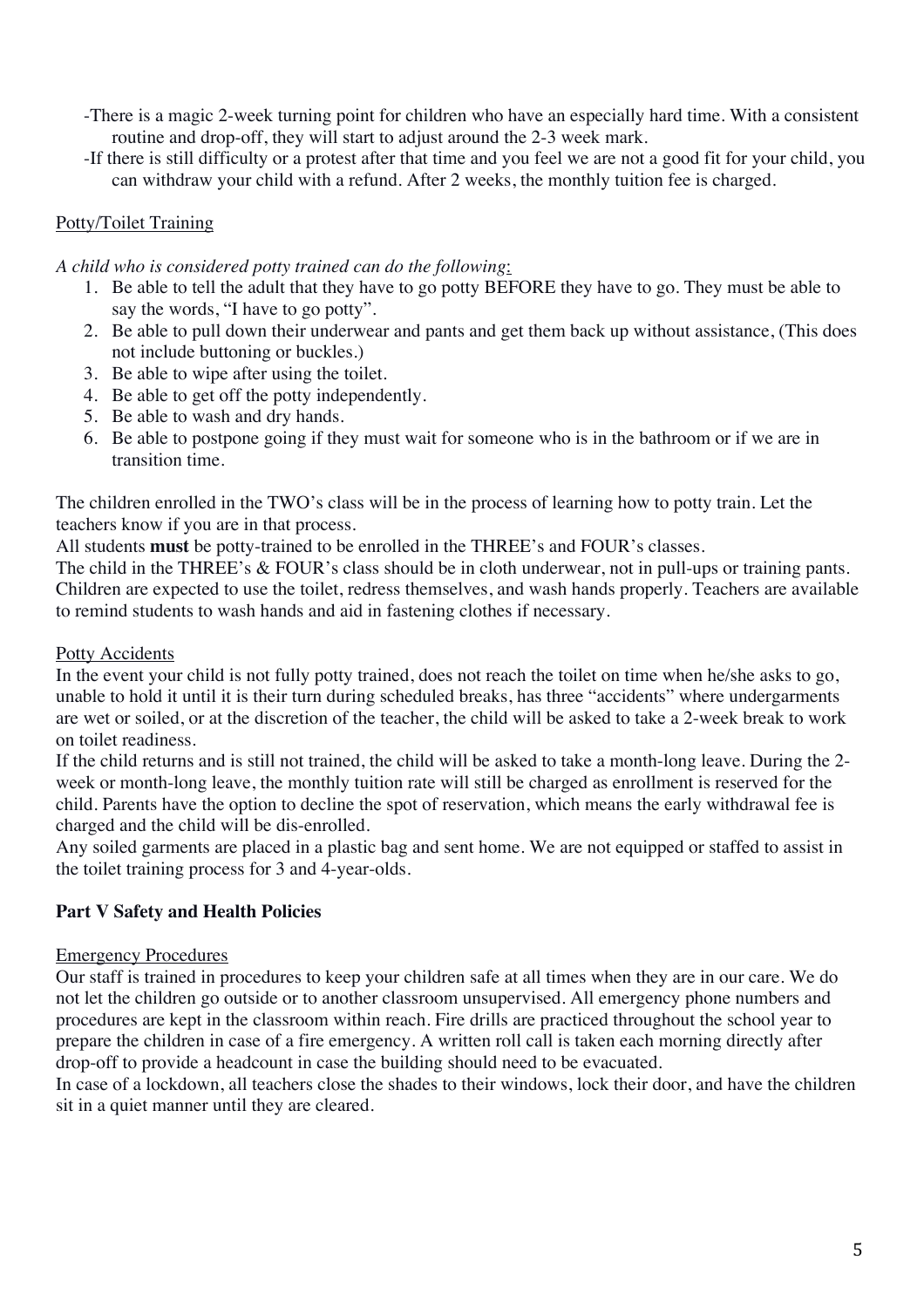### Ministry Safe

Each of our staff members has completed a 5-Part Safety System that includes Sexual Abuse Awareness Training, Skillful Screening Process, Policies and Procedures, Background Checks, and Monitoring and Oversight. This is a comprehensive program that creates overlapping layers of protection to ensure no situation is overlooked.

# Emergency Contact

It is required to have 2 emergency contacts other than parents in the local area on your registration form. If for some reason we cannot get a hold of you or spouse, we will contact one of these emergency contacts in case of emergency or pick up need.

#### Inclement Weather or School Closure Policy

If the Kaiserslautern/Ramstein DoDEA or local national schools are closed because of ice, snow, weatherrelated issues, natural disaster, or worldwide pandemic; we too will be closed. If there is a 2-hour delay, we will start classes ONE HOUR later at 1030 and all classes will dismiss at the normal time.

If there is a chance that school could be canceled or released early because of inclement weather, we ask that you stay close to communication so you can pick up your child in a timely manner so our staff can drive home safely. You will be notified by email of cancellations.

The school cancellations are not refundable. Another school day will not be added on because of the cancellation. If the school is closed due to government restrictions for a longer period of time, normal tuition will continue to be collected for budget purposes.

Please stay tuned to AFN or the local website for updates on road conditions or school closures. Use caution when driving around your community in inclement weather. Each village has its own microclimate and can vary drastically.

### Extended School Closure

In the event of extended school closure due to government restrictions, or health crisis, the teachers will continue to provide lessons, online instruction via live or taped lessons, and materials needed for the athome instruction. Faith Baptist Preschool will do its best to adjust the schedule to accommodate any new regulations to adhere to our local laws. Please note that times of school could change because of this. In order to continue on with our budget and financial obligations for the school year, the normal tuition rate will still be charged during those times for budget and teacher contract reasons.

If you choose to withdraw your child after the start of the school year because of this, there will be an early withdrawal fee charged at the rate of one month's tuition.

The Extended School Closure contract is part of the registration packet for school enrollment. Each student will have one on file that is signed by the parent or guardian.

# Health/Allergy Policy

Each child must have a copy of an up-to-date immunization record on file. Classroom teachers will notify parents when certain communicable diseases are present. We also ask that you notify us when your child is out with a communicable disease so we can document it and notify the teacher.

A parent must notify us of all of their child's allergies in writing or with a physician's note. If there is a plan of care for the child in case of a reaction, this must be shared with the director and teacher in order that they treat your child effectively.

If there is a child with a severe nut allergy within our program, there will be a no nut policy put into place. Because our program has so much shared space and no staff nurse, we cannot take the risk.

#### CPR/First Aid Training for Staff

Each of our teachers are required to have an Infant and Child CPR and First Aid certification. In the event of a medical emergency, the preschool staff will administer first aid and/or CPR, if necessary, and contact you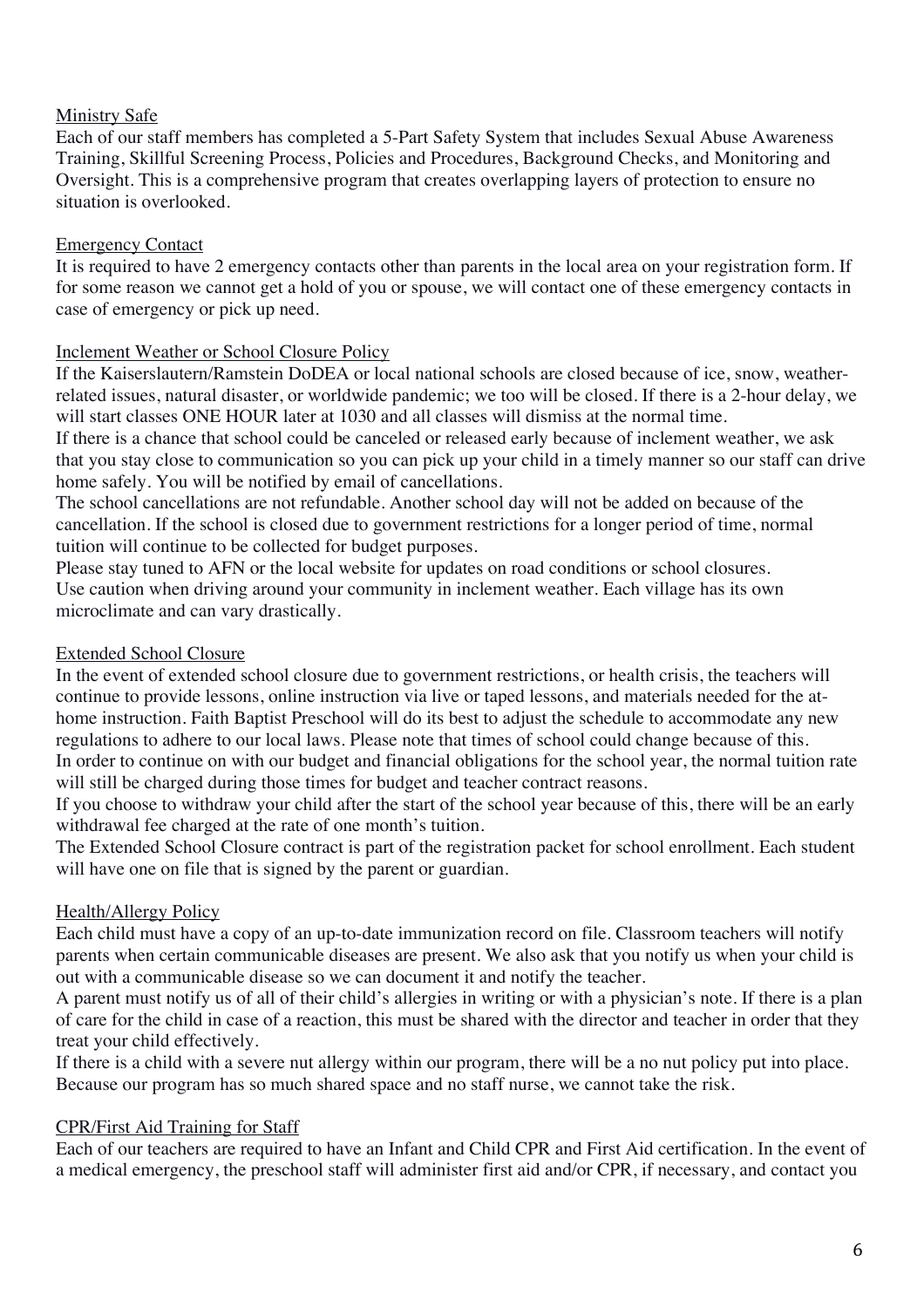and 112 immediately. If it is necessary to transport your child to the hospital, we will notify you immediately.

Children with the following may NOT attend school…

- · a fever of 100°F or above within the past 24 hours
- · diarrhea within the past 24 hours
- · nausea or vomiting or severe abdominal pain in the last 12 hours
- · a persistent cough
- · green or dark yellow mucus discharge from the nose
- · pink eye
- · lice
- · other obvious symptoms of illness, rash or unknown reaction

Please know that the decision for the child to go home is subject to the director and teacher's discretion. If your child develops a fever or any other symptoms while at preschool, you will be notified to pick up your child immediately.

# Returning to School Post-Illness

If a child is sent home from school, they may not return to school until the symptoms resolve **without** the use of medication or if a doctor's note clears them. If a rash persists that is not contagious, a doctor's note is required.

# Medication Authorization

Medication will only be given with written permission and specific instructions from the parent or guardian. It must be in the original labeled bottle with the name of the child, date of birth, physician-prescribed by, and amount of dosage. There is no nurse on staff, so staff will administer medication.

#### Epi-Pen Information

If your child has an allergy that requires the possible use of an Epi-Pen, parents are responsible for supplying the school with the Epi-Pen and signing a form that authorizes the school the use of it. The administration of an Epi-Pen to a student during school hours will be permitted only when failure to take such medicine would jeopardize the health of the student. In addition, our preschool requires the written order of the prescribing physician shall include:

- o The purpose of the medication
- o The time at which the medication should be administered
- o The length of time for which medication is prescribed
- o The possible side effects of the medication

FIRST AID TRAINING REQUIRES US TO PHONE PARENT IF EPI-PEN IS ADMINISTERED.

# Accident/Incident Reports

If a child is injured at school an Accident/Incident report will be written. A copy of the report will be sent home and the original will be kept on file. No names will be used if the incident involves another student. If the injury is significant a parent or guardian will be called to pick up their child. Parents will be notified of ALL injuries.

# Discipline and Biting

We believe that discipline and guidance should be loving, consistent and based on an understanding of individual needs and development. Young children need the experience of interacting with each other on a consistent basis. Learning how to take turns and cooperate with others is an ongoing process for young children. Classroom discipline is exercised and maintained through a positive reinforcement-learning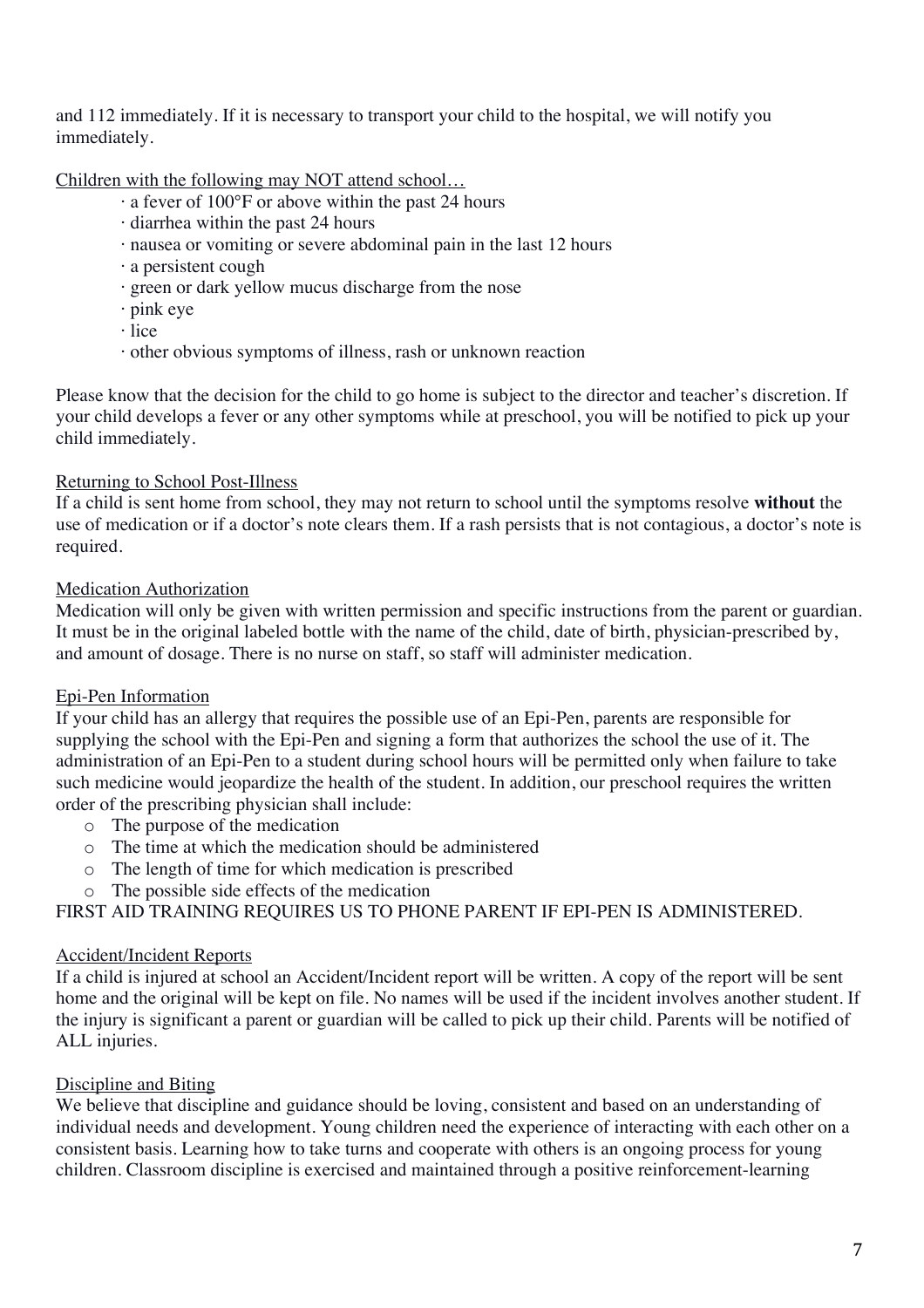environment. We will first redirect the behavior in a positive manner. If needed, the child will take a break from the classroom setting with the director or assistant director to talk about the action so it will be corrected and if needed, ask for forgiveness. We always try to work as a team with parents to make a child successful in the classroom. If necessary, a conference will be scheduled with the parents/guardians. Hitting, biting, and foul language will not be tolerated. Parents will be informed of any behavior problems or issues that happen during school. It is our goal to work with you to address and correct the behavior and prevent it from reoccurring. We reserve the right to dismiss a child for serious behavior problems and/or aggressive behavior. All necessary means will be pursued to resolve the behavioral issues before any child is dismissed from our program.

If biting is involved, we have a "3 Bite Rule." If your child bites any other child three times, there will be a two-week break from Preschool with no tuition discount. Upon the child's return, if another bite occurs, the child will be dismissed from our program as a safety precaution.

#### **Part VI General Information**

# GDPR EU Rules and Regulations

May 25, 2018, implemented a new 'General Data Protection Regulation' (GDPR) that changes how we use your personal data and keep it safe as well as strengthens your rights over your own data. This new regulation ensures any sensitive or private information about yourselves, and your children stay safe. Your information will be used for school purposes only and will be deleted at the end of the school year. As part of our work to comply with the GDPR, you will be asked to give consent or not give consent as part of the registration packet. This information will be used throughout your child's time at school. You may withdraw your consent at any time.

# Outside Play

Outside playtime (or indoor fellowship hall) is a vital part of a child's day and development. We consider outdoor playtime an extension of classroom learning. At least two staff will be supervising children at all times on the playground or downstairs.

# Outdoor Temperature Policy

The students will go downstairs to the fellowship hall for organized center playtime if it is raining or the temperatures are not conducive to outside play. If there is snow on the ground and it doesn't meet one of the indicators above, there WILL be outside time to play in the snow. Please dress or send proper attire accordingly.

#### Clothing

In order to help with independence and self-help skills, we ask that you send your child to school in clothes that he/she can maintain independently. Please dress your child in play clothes that are suitable for running, climbing, and other activities that are rigorous. Because the children are coming to school to paint, learn, and get creative we ask that you send them in clothing that is laundered easily. If a dress is worn, shorts MUST be worn underneath!

#### Toys from Home

No toys will be brought from home or stored in their backpack unless instructed by the teacher. Outside toys cause a distraction and the toy may be lost during the school day.

#### Four-Year-Old End of Year Celebration

At that end of the school year, there will be a FOUR's Class end of the year celebration as a send-off to kindergarten. Parents are highly encouraged to attend and support their child during this exciting adventure in their education.